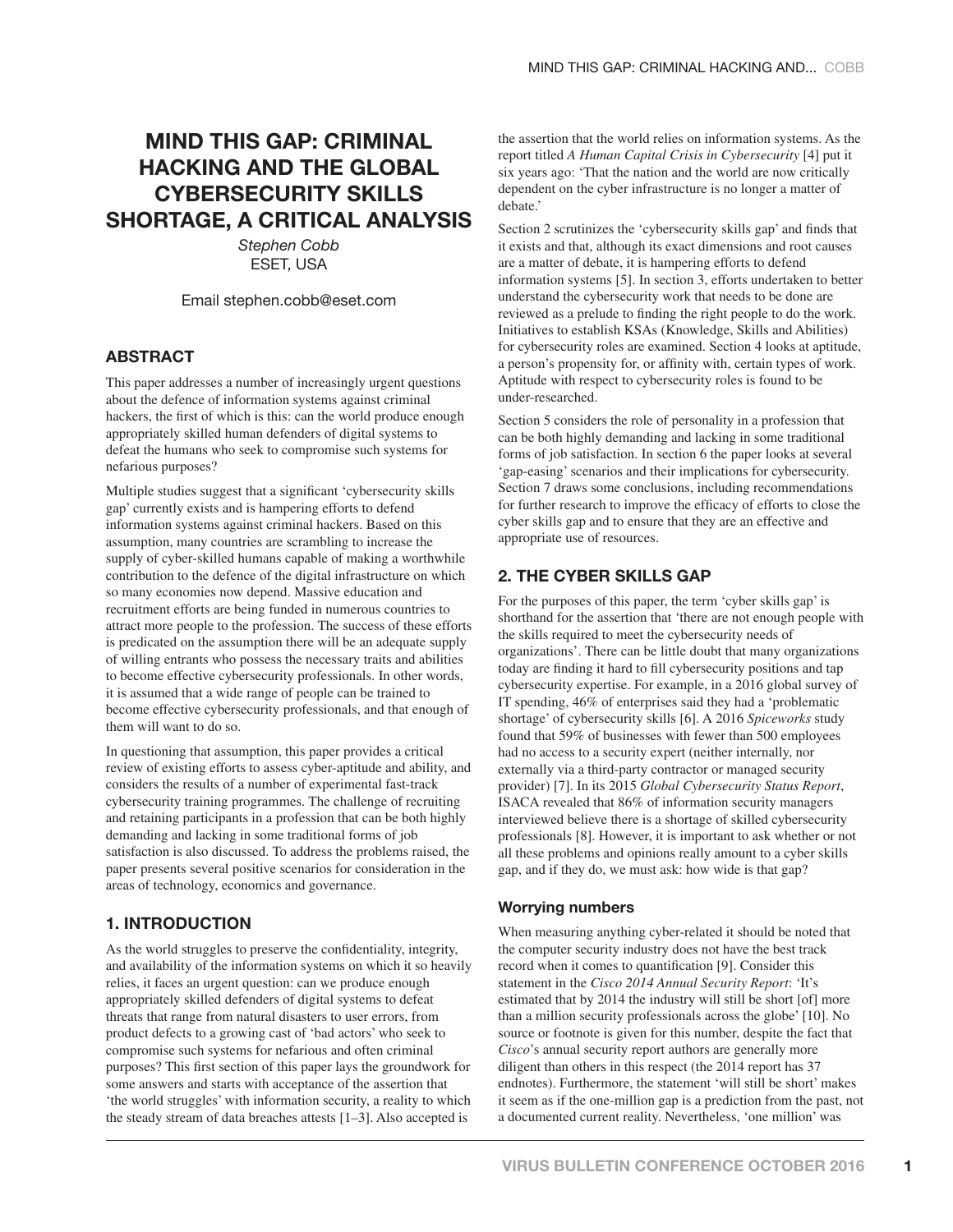picked up and repeated not only by journalists and industry experts [11, 12], but by *Cisco* itself, which cited the number in several further reports without clarifying its origins.

Claims about a cyber skills gap seem to originate, at least in the United States, within federal government circles, notably the military. In 2009, Defense Secretary Robert Gates, speaking at the Air War College about the need to 'increase the throughput of training of experts in cyber', admitted that: 'We are desperately short of people who have capabilities in this area in all the services and we have to address it' [13]. In 2010, the *Human Capital Crisis* report, produced by the non-partisan, non-profit Center for Strategic and International Studies (CSIS). framed the problem as one of both depth and breadth, quality as well as quantity [4]:

'We not only have a shortage of the highly technically skilled people required to operate and support systems already deployed, but also an even more desperate shortage of people who can design secure systems, write safe computer code, and create the ever more sophisticated tools needed to prevent, detect, mitigate and reconstitute from damage due to system failures and malicious acts.'

In 2009, the non-profit, non-partisan Partnership for Public Service had reported that CISOs and CIOs in a wide range of government agencies – not just the defence realm – were not getting enough good applicants for cybersecurity openings. Furthermore, the report found 'no strategic government-wide assessment of the current state of the cybersecurity workforce… no federal plan projecting how many cybersecurity specialists will be needed... what skills and certifications they should possess, how they should be trained, or how they should be recruited into federal service' [14]. The *Cyber IN-SECURITY* study put the federal cyber skills shortage on the map and, by the end of 2009, the problem was being reported in the mainstream media by journalists like Brian Krebs [15].

*Cyber IN-SECURITY* also highlighted the government's reliance on the private sector for data about cybersecurity (the report itself was not commissioned or funded by the government). The downsides of such reliance were discussed in a previously referenced *Virus Bulletin* paper [9]. In short, politicians looking for reasons not to increase funding for government activities – like fighting cybercrime or investing in cyber workforce development – can easily discount arguments that are backed by data from parties who stand to gain from that increased spending. Such parties include cybersecurity contractors, product vendors, consultants, as well as educational institutions and certification organizations, whether they are for-profit, like Phoenix University and *SANS Institute*, or non-profit, like Norwich University and *CompTIA*.

#### **Workforce studies**

Beyond the federal government and military, the US cyber workforce in general has arguably been experiencing a skills gap for some time. The 2013 *Global Information Security Workforce Study (GISWS)*, produced by  $(ISC)^2$ , one of the largest non-profit cybersecurity certification organizations, found that: 'Even with past annual growth in the double-digits, workforce shortages persist – 56% of respondents believe there is a workforce shortage' [16]. The report went on to make an important point that will come up again: 'The impact of shortage is the greatest on the existing workforce.' The 2015 *GISWS* reported that the 'information security workforce shortfall' was growing wider [17]. The percentage of respondents who said that their organizations had too few information security professionals had risen to 62%. The study also cast doubt on the ability of market forces to close the gap, concluding that the hiring shortfall was 'less about money' and more about 'an insufficient pool of suitable candidates'.

Industry analyst *Frost & Sullivan* has assisted *(ISC)2* with the *GISWS* for many years. In 2015, *Frost & Sullivan* felt confident in predicting that the cyber skills gap would be 1.5 million by 2020. This number was described as 'the difference between Frost & Sullivan's projection of the workforce needed to fully address escalating security staffing needs and our workforce projection that accounts for workforce supply constraints (e.g., a tightening labor market among security professionals).' [17].

Does that mean that in 2016 the one million mark from *Cisco*'s 2014 report has been reached? It is reasonable to assume as much, as the author has argued elsewhere [18]. In 2015, a news organization that is a project of the Stanford Journalism Program reported that its analysis of Bureau of Labor Statistics found at least 209,000 cybersecurity jobs unfilled in the US [19]. It also found that cybersecurity job postings had been rising rapidly, 'up 74% percent over the past five years'. That equates to a year-on-year growth rate of  $15\%$  in unfilled positions, consistent with numerous surveys of industry hiring intentions, census data on company size, and estimates of new entrants into cybersecurity [20]. It is at least plausible to translate 200,000 unfilled cybersecurity jobs in the US into one million globally because the US accounts for far less than one fifth of the world's digital technology users, arguably a useful metric for estimating the amount of cybersecurity work that needs to be done.

Having established that the global cyber skills gap is real, large, and probably still expanding, the paper now turns to the question of how that gap can be closed.

# **3. CLOSE THAT GAP**

As countries around the world work to increase the supply of cyber-skilled humans, education and recruitment efforts are receiving more and more funding [21–23]. These efforts and expenditures raise numerous questions. Who is being trained and recruited? For which jobs? Performing what tasks? Requiring what skills?

#### **Here come the NICE**

To its credit, the US federal government has made an effort to answer these questions. In addition to funding sector-specific initiatives at the Department of Energy (DoE), the Department of Defense (DoD), and the Pentagon, the government created the National Initiative for Cybersecurity Education (NICE). The mission of this initiative, which got underway in 2009 and is coordinated by the National Institute of Standards and Technology (NIST), is: 'to improve the nation's cybersecurity education, including efforts directed at the federal workforce'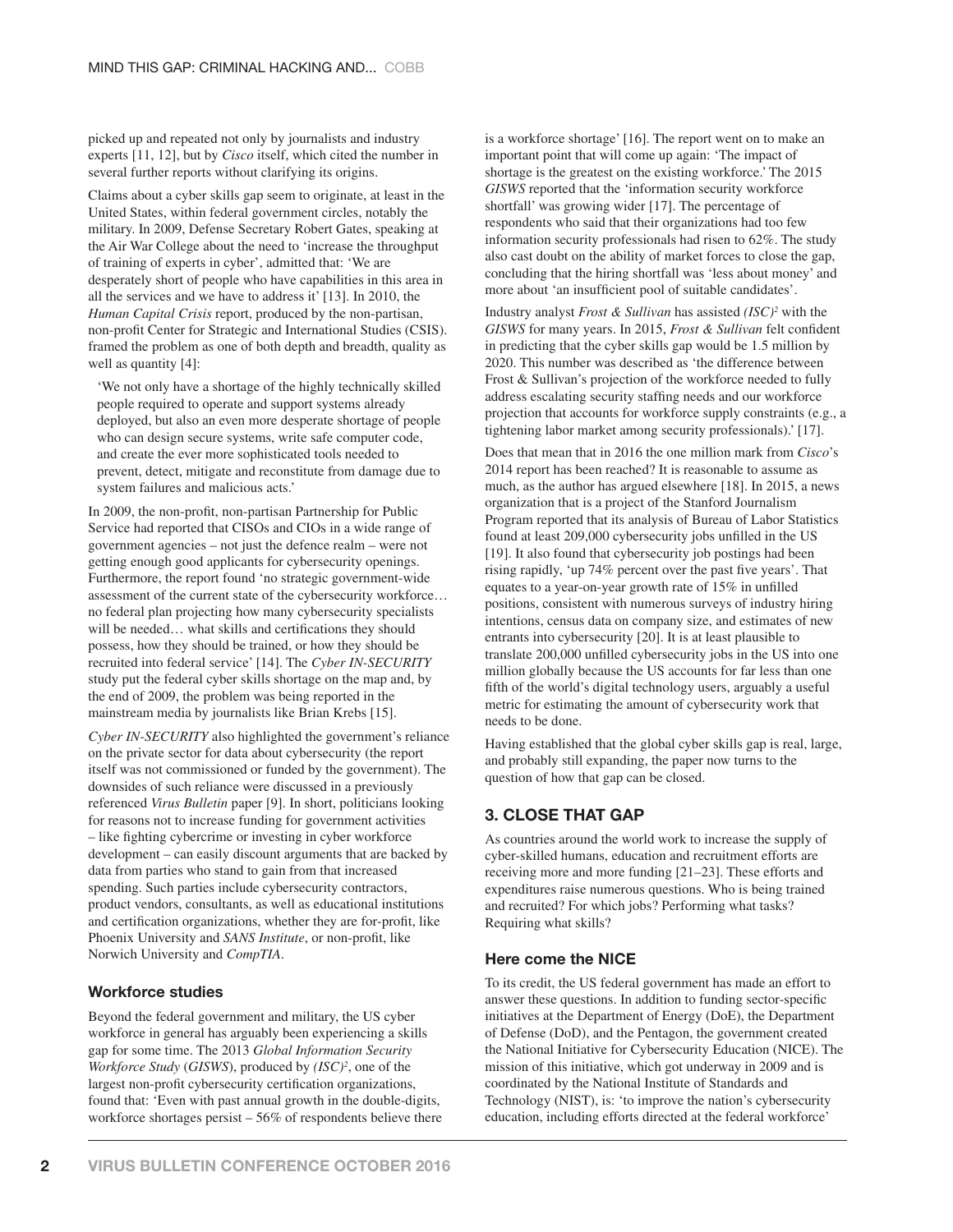[24]. NICE has since worked with public and private experts and organizations, federal agencies, and industry partners to develop the National Cybersecurity Workforce Framework (the Workforce Framework) as a necessary first step<sup>1</sup>.

The goal of the Workforce Framework, which should not be confused with the NIST Cybersecurity Framework [25], is to establish a standard taxonomy that can be used: 'to describe all cybersecurity work and workers irrespective of where or for whom the work is performed' [24]. By 2014, NICE had resolved cybersecurity work into 31 specialist areas organized into seven categories: securely provision; operate and maintain; protect and defend; investigate; collect and operate; analyse; and oversight and development. The next phase was to identify the knowledge, skills and abilities, the KSAs, required for each role. The combined results are available as an impressive 127-page hyperlinked PDF that enables employers and job seekers to drill down to the competencies required for different roles [24].

Suppose someone is interested in work involving anti-malware skills. Clicking on 'Investigate' in the list of seven categories reveals two specialist areas: investigation and digital forensics. The latter is described as: 'Collects, processes, preserves, analyzes, and presents computer-related evidence in support of network vulnerability mitigation and/or criminal, fraud, counter-intelligence, or law enforcement investigations.' Taking that path reveals three pages containing 39 numbered task descriptions, the first of which is 'Collect and analyze intrusion artifacts (e.g. source code, malware, and trojans) and use discovered data to enable mitigation of potential computer network defense (CND) incidents within the enterprise.' In addition to 'Tasks' there is a clickable tab for KSAs, of which there are 43 (knowledge: 25; skill: 17; ability: 1). Each is listed with the appropriate area of competency. For example, the 'Knowledge of encryption algorithms' entry lists examples and is assigned to the cryptography competency. The 'Skill in performing packet-level analysis' task is assigned to the vulnerabilities assessment competency.

While the Workforce Framework might seem mundane in some respects, it represents a big improvement over the disparate *ad hoc* taxonomies that it seeks to replace. The 2009 CSIS *Human Capital* report described earlier took a stab at this with something called the *Information Security Workforce Development Matrix* [4]. Although only two roles were analysed – CISO and Systems Operations and Maintenance Professional – the matrix included recommended credentials and suggested learning and development sources. This is where another federal government project comes in: the National Initiative for Cybersecurity Careers and Studies (NICCS). The NICCS has linked cyber roles to educational requirements and now hosts a web-based training catalogue that is aligned with the Workforce Framework. This website helps people find the course and education they need for specific roles.

Even before the KSA and training resource aspects of the Workforce Framework were built out, the US Department of Labor had incorporated the seven categories and 31 specialist areas into a broader Cybersecurity Industry Model that starts

with 'Tier 1 – Personal Effectiveness Competencies' and builds from there to 'Tier 5 – Industry-Sector Functional Areas', which are the seven NICE categories [26]. The idea is to give employers and employees a broader picture of what a person needs to bring to a job in cybersecurity. Before digging deeper into this aspect of the cyber-staffing challenge, it is important to note other efforts aimed at better understanding the work that needs to be done in cybersecurity.

### **The smart gap?**

In 2011, the DoE commissioned a study by Pacific Northwest National Laboratory (PNNL) into the cybersecurity workforce needs of the energy sector, specifically the KSAs required for securing the smart grid [27]. Evaluating the need for sector-specific workforce certification, such as a Secure Power Systems Professional (SPSP), was one of the goals [26]. The study tapped 28 subject matter experts (SMEs) and used a job analysis questionnaire (JAQ) deployed within the industry to identify 516 tasks as 'potentially relevant for determining the level of expertise and predicting performance' [26]. A collection of more than 100 'performance analysis' vignettes were discussed with employees as a method of job performance modelling (JPM) to 'distinguish the contributions of knowledge, skill, and ability factors in producing effective smart grid cybersecurity job performance'.

In a comprehensive 178-page report, published in 2012, PNNL 'outlined a multidimensional framework for understanding an individual's development and position along a learning trajectory from novice to master'. Dubbed the 'Competency Box', with axes for knowledge, ability and skills [26], this construct went well beyond basic KSAs to include adult intellectual development theory [28], and notions of personality, motivation and interests. The impressive 162-page final report of the project, released in 2014, was a body of knowledge that could 'immediately [be] applied by human resources professionals, recruiters and hiring managers to assist in the recruitment, selection, and training of SPSPs, as well as to identify needed skills to grow existing employees into SPSPs' [29]. To date, this is one of the most comprehensive studies of cyber work and its requirements in a sector-specific workforce context. To what extent the lessons of the study will be embraced by companies in the sector remains to be seen, but clearly they are now better equipped to pursue a coherent and consistent cyber workforce strategy.

As for organizations in general, some general indicators 'as to the kinds of attributes that make one successful in information security' can be found in the *GISWS* [17]. The study analysed thousands of responses from security professionals to the question: 'How would you rate the importance of each of the following in contributing to being a successful information security professional?' The top two items, consistently across multiple years, were: communications skills and a broad understanding of the security field. The study also asked: 'How significant were each of the following skills and competencies in information security in achieving your current position or level?' The top rated items were communication skills and analytical skills, both scoring well above the next item: risk assessment and management.

<sup>&</sup>lt;sup>1</sup> Disclaimer: the author has served on the NICE Industry Advisory Board.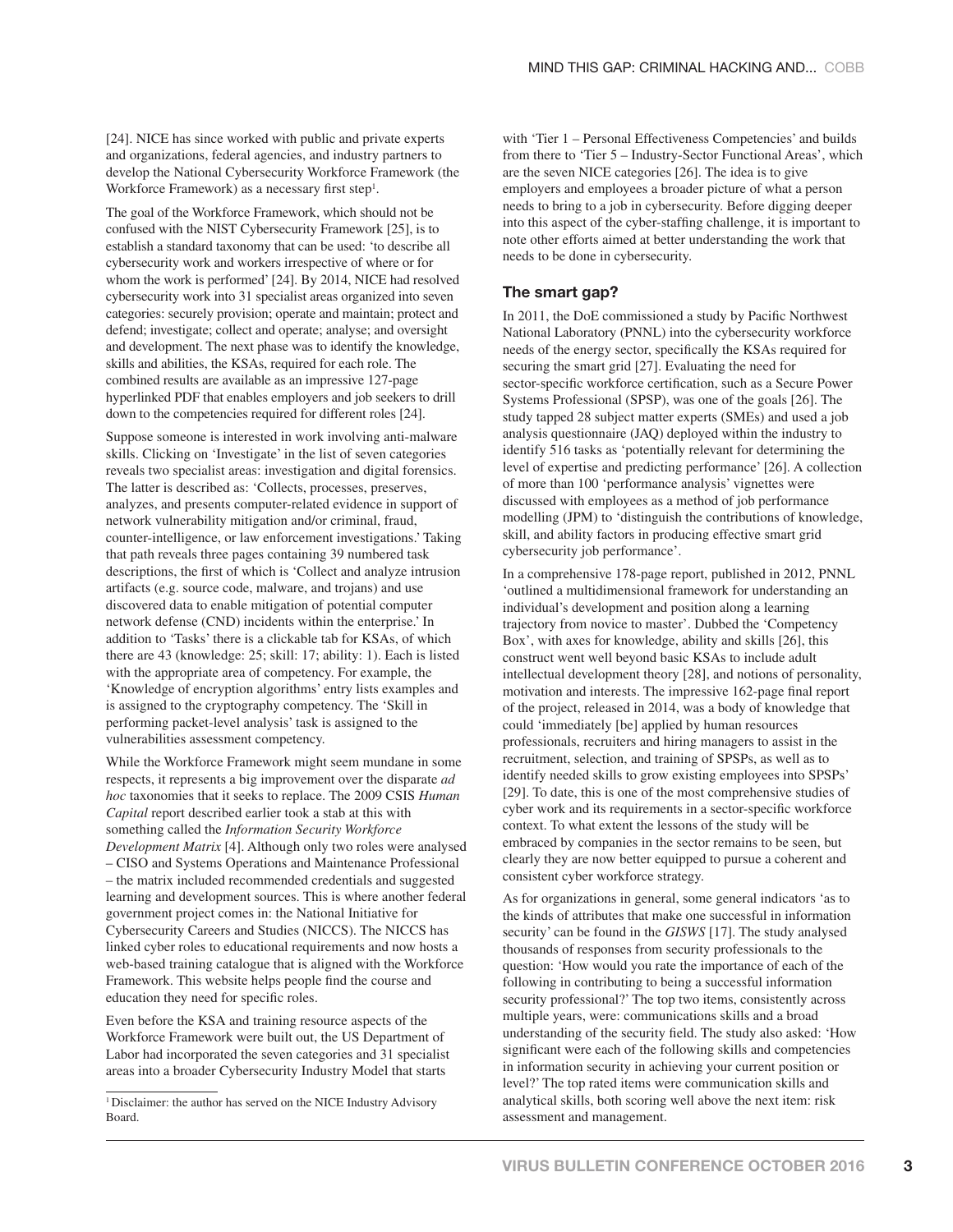## **4. AN APT GAP?**

A clear statement of the KSAs required for a particular cybersecurity role is very helpful, as are indicators of how those may be acquired and evidenced (suitable education and certification). However, KSAs alone do not tell job seekers or employers what kind of person will be effective and happy in what role. In other words, KSAs do not address aptitude or personality. The challenge of measuring aptitude – fitting jobs to people and people to jobs – has fascinated generations of psychologists, sociologists, economists, and other assorted academics.

## **Alpha is for aptitude**

One of the first instances of mass-administered aptitude testing was Army Alpha and its companion test for recruits with low literacy, Army Beta. These tests, developed to efficiently assign roles to US military recruits during World War I, were taken by more than one and half million men. Army Alpha built on the pioneering work of French psychologist Alfred Binet, who had sought ways of identifying children with special education needs after France instituted mandatory schooling for ages four to 14 at the end of the 19th century.

Unfortunately, what was developed as the Simon-Binet intelligence test in France and became the Stanford-Binet test in the US, was championed by Goddard, a psychologist who had worked on Army Alpha, but was also a promoter of eugenics. Goddard ignored many of the limitations regarding intelligence testing of which Binet himself had warned, including the observations that intellectual ability was influenced by environment and developed at varying rates. The latter point became central to debates over the relative merits of assigning children an intelligence quotient (for example, using IQ tests like Stanford-Binet) and assessing career aptitude in adults. Pioneers of aptitude testing were eloquent in advocating its benefits to people, society, and industry. Here is one of Army Alpha's developers, psychologist Walter Bingham, writing in 1937, two decades after its initial deployment [30]:

'To forge ahead in a field of activity presupposes aptitude for it. Capacity to become proficient in the work to be done, and to find in it a certain zest, is vital to happiness and health of mind, whether in school and college, in business and government, in trade or a profession.'

At the heart of much aptitude research is the two-factor theory of abilities, first proposed by English psychologist Spearman in 1904, which holds that people have both general cognitive ability  $(g)$  and specific abilities  $(s)$  [31]. To oversimplify, the latter are reflected in tests of specific abilities, like maths and language, whereas *g* is the kind of general intelligence measured by an IQ test. (Note that the literature refers to *g* as Spearman's *g*, general cognitive ability, and GCA).

Over time, researchers have found that people with high *g* tend to score well on multiple tests of *s*. The implication for aptitude testing is that GCA is a powerful predictor of job performance regardless of the job. As Schmidt put it in 2002: 'The purely empirical research evidence in I/O [Industrial/Organizational] psychology showing a strong link between GCA and job

performance is so massive that there is no basis for questioning the validity of GCA as a predictor of job performance' [32]. The title of an extensive 1994 study using data from ASVAB (Armed Services Vocational Aptitude Battery) sums up this position: 'Predicting Job Performance: Not Much More than g' [33].

The implications of the above for cybersecurity recruitment are significant. If you screen applicants using tests that favour those who have pre-existing ICT knowledge, you risk rejecting people who have strong potential for taking on cybersecurity roles. While it can be argued that favouring those with prior knowledge reduces the need for training and speeds the onboarding process, failure to accord appropriate emphasis to *g* might short-change long-term success, given that cybersecurity involves defending a rapidly evolving technology. The ability to acquire new KSAs over time is likely to be critical.

#### **Cyber aptitude**

The US military continues to be one of the largest users of aptitude testing. The ASVAB was introduced in 1968 and in recent years it has been complemented by the ASVAB CT or Cyber Test, designed to 'predict training performance in entry-level cyber-related military occupations' [34]. ASVAB CIT is also an indirect measure of 'interest, intrinsic motivation, and skill in a particular area' [35]. In addition, the military has looked beyond ASVAB, funding research into different ways of identifying people who have what it takes to be good at cybersecurity, with several projects nearing maturity according to a comprehensive review by Morris and Waage [34].

One private sector initiative tested by the military is Cyber Talent Enhance, or CTE, from *SANS Institute*. A combined aptitude/ skills exam, CTE is designed both to determine aptitude for cyber operations and to assess the current skill set of the test taker based on the *SANS* set of cyber training. Somewhat different is the CATA (Cyber Aptitude and Talent Assessment) test being developed by the University of Maryland Center for Advanced Study of Language (CASL). The goal is 'to predict cyber aptitude beyond assessing general intelligence' [34]. The CATA researchers recognized the need to 'assess aptitude in addition to current skills' because current skills may become obsolete [36]. They also grasped the multi-dimensional nature of different cyber careers, which can require very different requirements. These are mapped in Figure 1 on two axes: proactive/reactive and real-time/deliberate [37].

Work on the CATA is ongoing and its predictive capabilities are still being evaluated. For military and government purposes CATA offers potential advantages over CTE as the latter is a proprietary instrument, presumably with a per-use charge that could add up quickly. In terms of the need to expand our general understanding of what it takes to do well in cyber, there is clearly an academic bias toward open-source tools. Fortunately, some open-source tools are available when it comes to evaluating the factor missing from all of the cyber workforce testing discussed so far: personality.

## **5. A PERSONALITY GAP**

To varying degrees, people can be cheerful or fearful, trusting or suspicious, caring or self-interested. These are all aspects of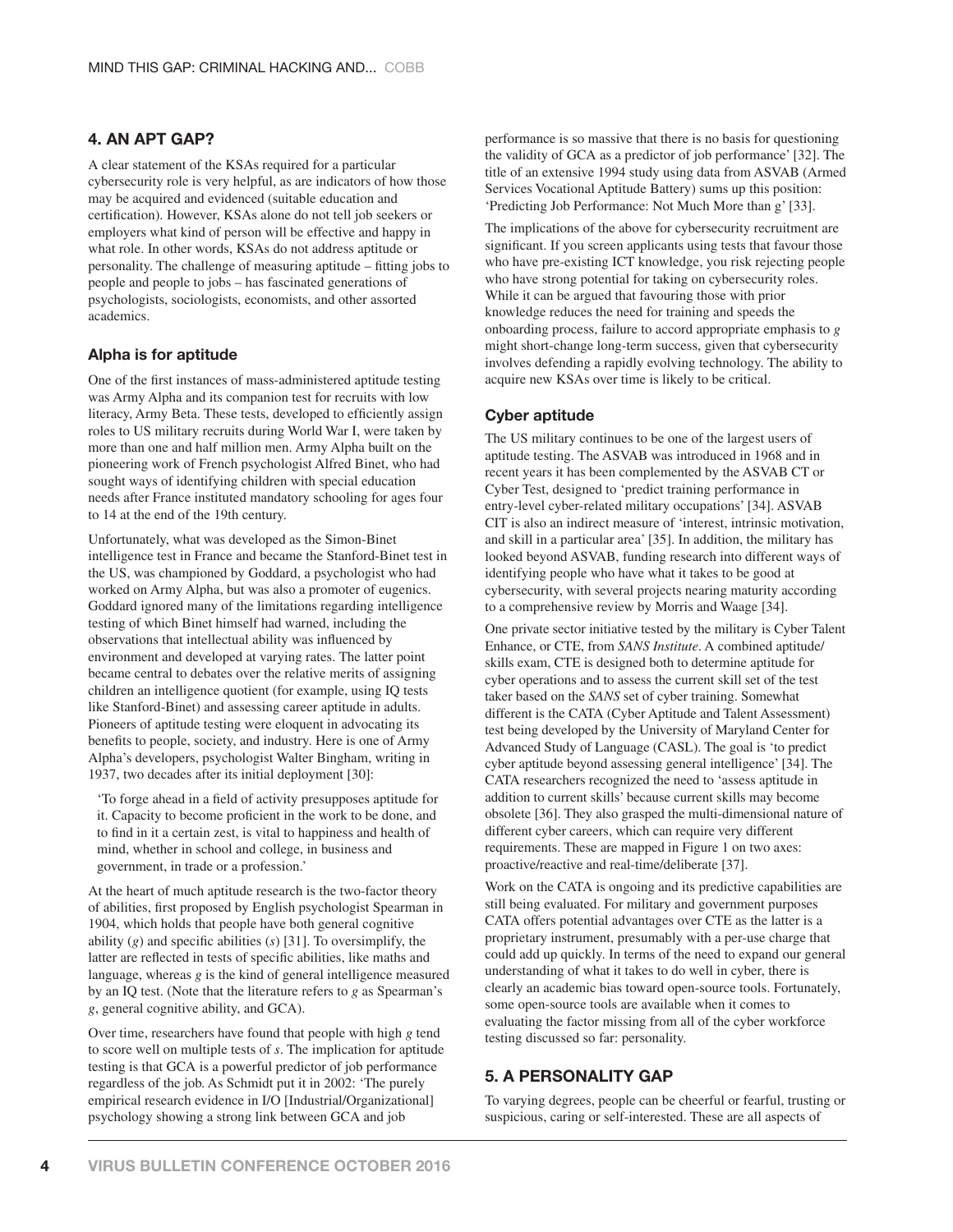

*Figure 1: Cyber career dimensions, from Campbell et al. [37].*

personality, and numerous studies have looked at how personality traits impact cybersecurity. However, almost all of these studies have focused on users who undermine security, for example by opening infectious email messages. The personality traits of information system defenders have received scant attention. This is not true of some other 'security roles' within society, such as civilian police officers and detectives.

An early example of this type of study, published in 1975, found that 'good police [officers] are characterized by functional intelligence, achievement motivation, and social poise' [38]. Later research into police and personality was reluctant to make such definitive pronouncements. In a 2007 study, Sanders found that 'personality characteristics had no direct bearing on individual officer performance' [39].

Sanders employed 'the Big Five' to determine personality traits. Also known as the five-factor model of personality (FFM), this model transformed personality research in the 1990s and has evolved as an open-source research tool. FFM is focused on five basic personality traits: openness to experience, conscientiousness, extroversion, agreeableness, and neuroticism (acronym OCEAN). FFM has proven consistently useful in a wide range of personality tests, many of which use a set of questions from what is called the IPIP NEO (International Personality Item Pool – Neuroticism, Extroversion & Openness, openly accessible at ipip.ori.org). Frequent testing of these items has enabled a shorter assessment instrument to be fielded while maintaining consistent results. The IPIP NEO Short Form is 120 items as opposed to the original 300, and even 20-item versions have successfully been fielded [40].

When studying federal criminal investigator performance in 2011, Ono *et al.* used FFM along with cognitive ability and emotional intelligence [41]. They found neuroticism (emotional stability) to be the strongest FFM predictor of good performance. In his 2012 thesis, Funicelli found that conscientiousness and extroversion were positive performance indicators in criminal interrogators [42]. In their FFM study of Special Force police officers, Garbarino *et al.* replicated previous findings of law enforcement studies that showed 'police officers are highly extroverted, conscientious and

emotionally stable' [43]. At the same time, they found that, contrary to expectations, all officers did not share the same profile and in fact fell into several different personality groups.

FFM is a useful tool with which to examine the relationship between personality traits and job aptitude/performance, even if the findings sometimes show that a wide range of personalities can perform equally well in a particular role. Yet a literature search located only two studies that have applied FFM in a cyber-defender context. The first of these, conducted by Whalen and Gates, involved attendees at a 2004 computer security conference. The researchers found that participants achieved high scores for conscientiousness and low scores for openness [44]. Researchers noted that this might indicate limited ability to respond quickly to emerging security situations, but also observed that this might not be problematic because these particular study participants were less likely to be in operational roles due to the nature of the conference. Indeed, the major accomplishment of the study was to point the way for further research.

Such research appeared in the form of a 2014 Master's thesis by Freed which examined personality characteristics in both cybersecurity and information technology professionals [45]. Freed found that:

'Cybersecurity specialists differ from regular information technology employees on six narrow traits from the IPIP NEO Short Form: Trust, Intellect, Vulnerability, Self Consciousness, Assertiveness, and Adventurousness.'

Those six items are facets of the Big Five, and differences between demographic groupings are identified through statistical analysis of survey responses. That these particular differences were identified suggests that, at the very least, the personalities of cybersecurity people may differ from those of IT people. Freed appears justified in her conclusion that: 'These results can be useful in creating training programs specifically geared towards cybersecurity professionals' unique personality characteristics.' [45].

In other words, further research into personality has the potential to improve the ability of organizations to recruit and train for cybersecurity roles. Conversely, research may show that encouraging people to work in cybersecurity just because job openings are plentiful and salaries are high is not likely to be a sustainable strategy for closing the cyber skills gap. After all, what the industry really needs are people who enjoy the work, are good at it, well-suited to doing it, and motivated to keep doing it.

### **6. SCENARIOS AND SUGGESTIONS**

Daunting as the cyber skills gap may seem, closing it has to be considered as one possible scenario when mapping future cybersecurity strategy. Indeed, a closed gap was predicted in the *H4ckers Wanted* report published in 2014 by US think tank *RAND* [46]. The report concluded that existing government efforts and market forces would eliminate the cyber skills gap over time. Unfortunately, that time was put at five to 10 years – hardly helpful to those people who are currently working flat out to protect organizations from today's cyber threats. As the 2015 *GISWS* noted: 'The impact of shortage is the greatest on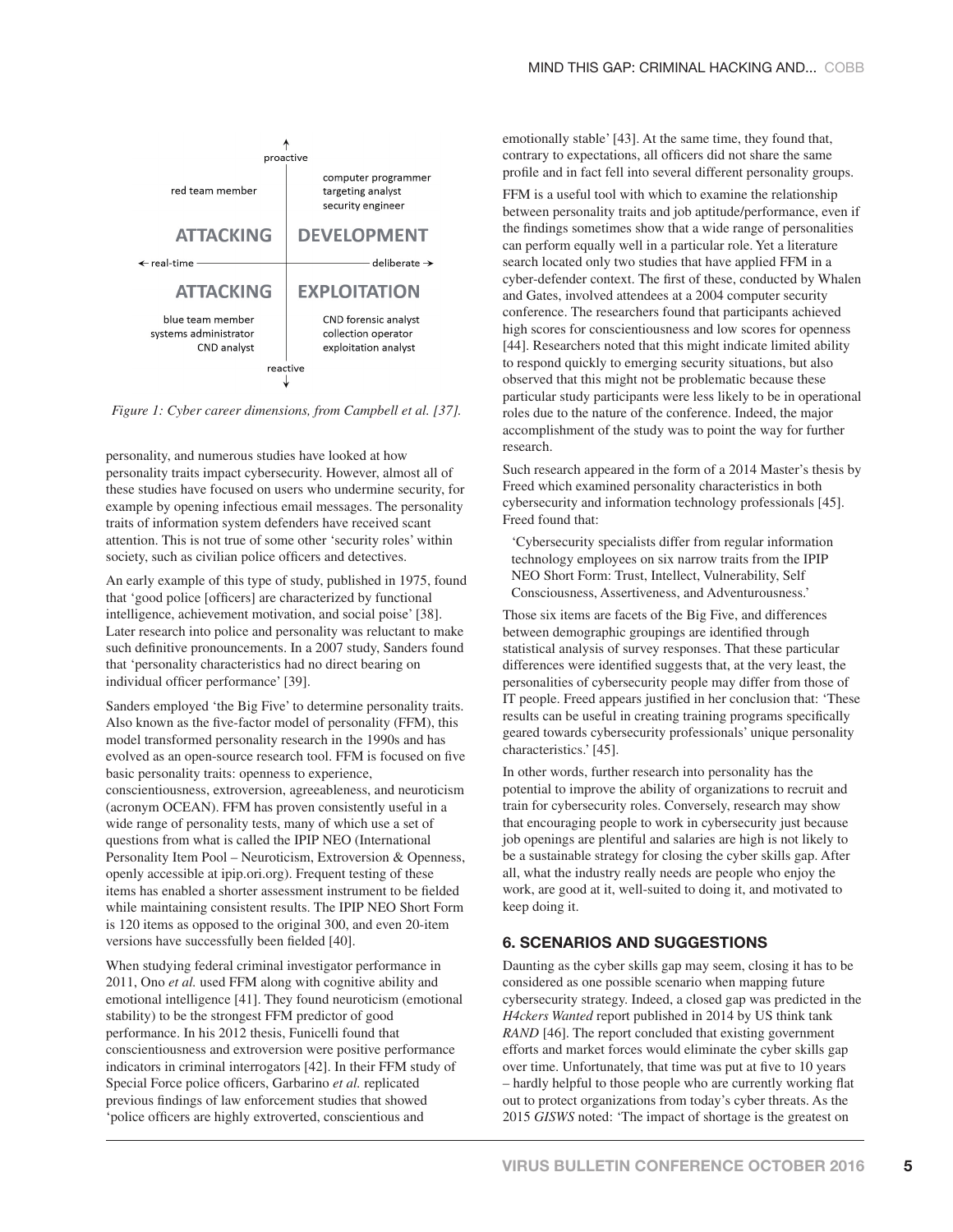the existing workforce' [17]. There is ample reason to think that the current gap is undermining security right now [5].

A growing supply of cyber-skilled workers was not the only factor in *RAND*'s gap-closing scenario. *RAND* also speculated about changes to the demand side of the equation, explained like this: 'By then [meaning the 5–10 year timeframe], the current concern over cybersecurity could easily abate, driven by new technology and more secure architectures' [42]. While many information security professionals would welcome concern abatement – having other interests in life that they would like to pursue – relying on 'new technology and more secure architectures' to solve the cybersecurity problem is arguably a risky strategy. The impact of unchecked cybercrime and cyberconflict prior to any abatement has to be acknowledged, with its potential to erode trust in digital technology, cripple critical infrastructure, foster global instability, and generally retard economic growth.

A scenario in which new technology improves an organization's ability to defend systems to the extent that it can substantially reduce its cyber workforce also begs the question of how this will impact the level of criminal activity in cyberspace. Fighting cybercrime is perennially described as an arms race between defenders and attackers. Improvements to defensive technology typically result in new methods of attack. Disruption of this cycle is not a technical problem; it is a people and policy problem. Criminology research suggests that swifter justice for criminals can have a deterrent effect, reducing the amount of criminal activity that must be defended against. During the last ten years very few serious cybercriminals have been prosecuted within a short time of committing their crimes. During the same period cybercrime has been flourishing. Directing more public resources toward better cybercrime deterrence seems at least worth a try.

One way in which the cyber skills gap could be shrunk without new developments in technology or public policy is through major improvements in human resource (HR) management. There is plenty of anecdotal evidence that qualified applicants for cybersecurity roles are thwarted by HR departments that have not yet embraced the Workforce Framework. They still structure job descriptions unrealistically, while erecting inappropriate skill, experience, and certification barriers to application and entry [47–49]. HR would also serve its customers better if it championed the movement to adopt more inclusive attitudes toward new hires [50], and embrace a reality that even the military has acknowledged [51]:

'Genius could arise from various backgrounds. Younger, physically or mentally handicapped, elderly, or overweight people ... could all develop their own genius beside able-bodied military or non-military leaders.'

There are plenty of other measures that could improve an organization's cyber skills acquisition, like encouraging training and development of current employees who exhibit interest in, and aptitude for, cybersecurity roles [52].

#### **6. CONCLUSIONS**

This paper concludes that a cyber skills gap – a shortage of people with the KSAs needed to defend information systems against the current level of threats – does exist, and it could

exceed one million unfilled positions globally. This gap has the potential to undermine the security of, and trust in, the information systems upon which our world is heavily reliant. So far, efforts to close the gap have improved our understanding of cybersecurity roles and the KSAs required to perform them. However, there is still a lack of research into what constitutes an aptitude to perform effectively in these roles over a sustained period of time. This paper has made the case for such research, from exploring what kind of personality works best in the different cyber roles, to understanding job satisfaction in cybersecurity.

One final thought: there is definitely untapped cybersecurity aptitude and potential out there. Unfortunately, the number of people who can perform effectively over time in key cybersecurity roles may be limited. Further research is needed to determine this, but potentially the number of viable candidates could be lower than the number needed to close the cyber skills gap, unless demand is substantially reduced by major advances in security technology and crime deterrence.

#### **REFERENCES**

- [\[1\] Chideya, F. Your data is showing: breaches wreak](https://theintercept.com/2015/05/27/data-breaches-wreak-havoc/)  havoc while the government plays catch-up. The Intercept, May 2015. https://theintercept.com/ 2015/05/27/data-breaches-wreak-havoc/.
- [\[2\] Lewis, P. Hackers wreaking havoc in healthcare. IT](http://www.canadait.com/index.php/c-level-insight/security/1638-hackers-wreaking-havoc-in-healthcare)  Canada. May 2016. http://www.canadait.com/index. php/c-level-insight/security/1638-hackers-wreakinghavoc-in-healthcare.
- [\[3\] Information is Beautiful. World's Biggest Data](http://www.informationisbeautiful.net/visualizations/worlds-biggest-data-breaches-hacks/)  Breaches: Selected losses greater than 30,000 records. May 2016. http://www.informationisbeautiful.net/ visualizations/worlds-biggest-data-breaches-hacks/.
- [\[4\] Evans, K.; Reeder, F. A human capital crisis in](https://csis-prod.s3.amazonaws.com/s3fs-public/legacy_files/files/publication/100720_Lewis_HumanCapital_WEB_BlkWhteVersion.pdf)  cybersecurity: A report of the CSIS commission on cybersecurity for the 44th presidency. Center for Strategic & International Studies. 2010. https://csis-prod.s3.amazonaws.com/s3fs-public/ legacy\_fi les/fi les/publication/100720\_Lewis\_ HumanCapital\_WEB\_BlkWhteVersion.pdf.
- [\[5\] Drinkwater, D. Cyber-security pros blame breaches on](http://www.scmagazineuk.com/cyber-security-pros-blame-breaches-on-skills-gap/article/409393)  skills gap. SC Magazine. April 2015. http://www.scmagazineuk.com/cyber-security-prosblame-breaches-on-skills-gap/article/409393.
- [\[6\] Oltsik, J. High-demand cybersecurity skill sets.](http://www.networkworld.com/article/3068177/security/high-demand-cybersecurity-skill-sets.html)  Network World. May 2016. http://www.networkworld.com/article/3068177/ security/high-demand-cybersecurity-skill-sets.html.
- [\[7\] Lemos, R. IT Security Skills Gap More Harmful for](http://www.eweek.com/security/it-security-skills-gap-more-harmful-for-smbs-than-larger-firms.html)  SMBs Than Larger Firms. eWeek. July 2016. http://www.eweek.com/security/it-security-skills-gapmore-harmful-for-smbs-than-larger-firms.html.
- [\[8\] ISACA. 2015 Global Cybersecurity Status Report.](http://www.isaca.org/cyber/Documents/2015-Global-Cybersecurity-Status-Report-Data-Sheet_mkt_Eng_0115.pdf)  http://www.isaca.org/cyber/Documents/2015-Global-Cybersecurity-Status-Report-Data-Sheet\_mkt\_ Eng\_0115.pdf.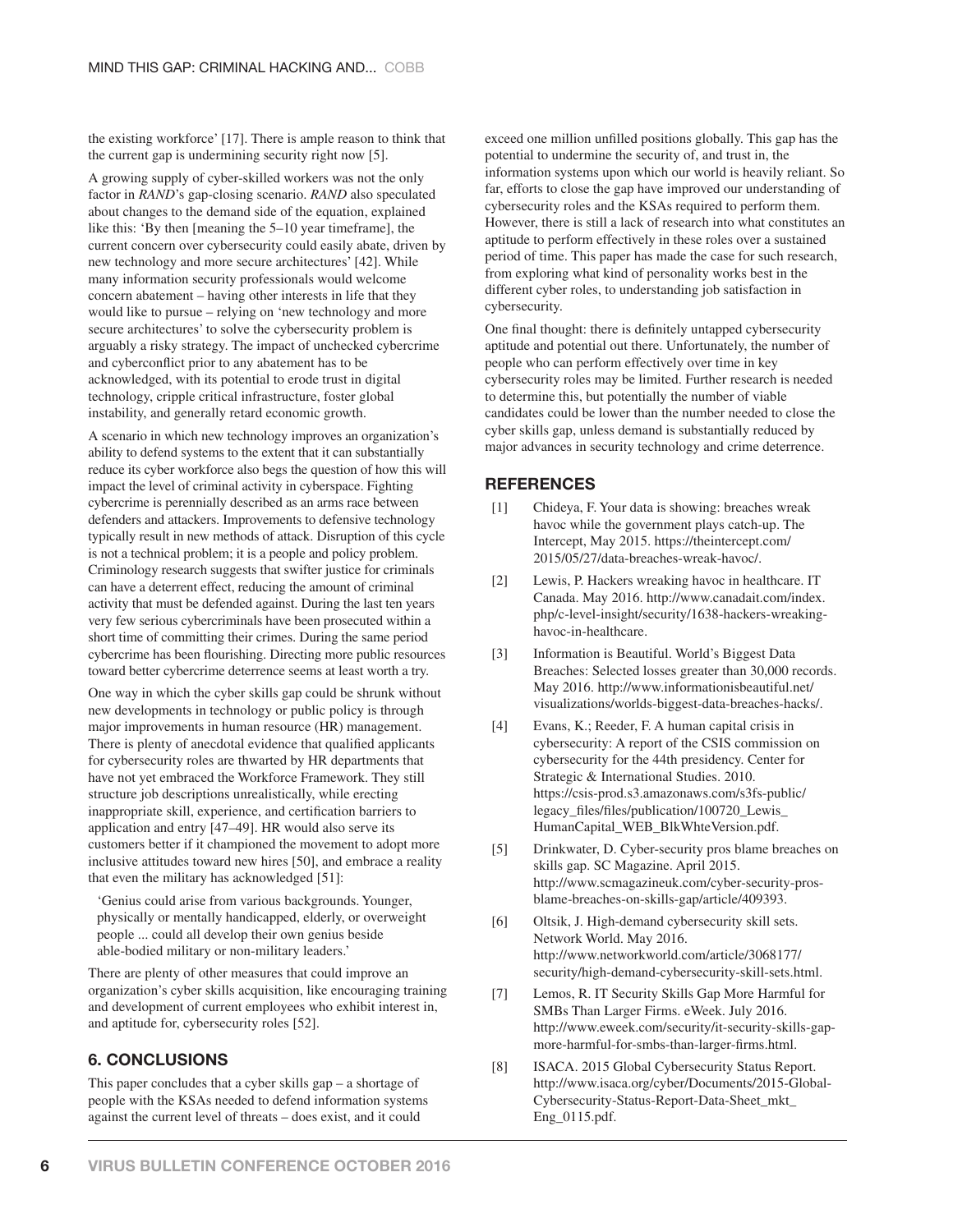- [9] Cobb, S. Sizing Cybercrime: Incidents and accidents, hints and allegations. Proceedings of the 25th Virus Bulletin International Conference. 2015. [https://www.virusbulletin.com/uploads/pdf/conference/](https://www.virusbulletin.com/uploads/pdf/conference/vb2015/Cobb-VB2015.pdf) vb2015/Cobb-VB2015.pdf.
- [10] Cisco. Cisco 2014 Annual Security Report. [http://www.cisco.com/web/offer/gist\\_ty2\\_asset/](http://www.cisco.com/web/offer/gist_ty2_asset/Cisco_2014_ASR.pdf) Cisco\_2014\_ASR.pdf.
- [11] [Morgan, S. One Million Cybersecurity Job Openings In](http://www.forbes.com/sites/stevemorgan/2016/01/02/one-million-cybersecurity-job-openings-in-2016/#1ed106a77d27) 2016. Forbes, January 2016. http://www.forbes.com/ sites/stevemorgan/2016/01/02/one-millioncybersecurity-job-openings-in-2016/#1ed106a77d27.
- [12] Bednarz, A. Cisco estimates a million unfilled security jobs worldwide. Network World. March 2015. http://www.networkworld.com/article/2893365/ [security0/shortage-of-security-pros-worsens.html.](http://www.networkworld.com/article/2893365/security0/shortage-of-security-pros-worsens.html)
- [13] [Real Clear Politics. Secretary Gates Talks to Troops in](http://www.realclearpolitics.com/articles/2009/04/15/gates_talks_to_troops_in_alabama_96023.html#ixzz4DNvqTeHg) Alabama. 2009. http://www.realclearpolitics.com/ articles/2009/04/15/gates\_talks\_to\_troops\_in\_ alabama\_96023.html#ixzz4DNvqTeHg.
- [14] Partnership for Public Service. Cyber IN-SECURITY: Strengthening the Federal Cybersecurity Workforce. [Booz Allen Hamilton. 2009. https://www.boozallen.com/](https://www.boozallen.com/content/dam/boozallen/media/file/CyberIn-Security_2009.pdf) content/dam/boozallen/media/fi le/CyberIn-Security\_2009.pdf.
- [15] [Krebs, B; Nakashima, E. As attacks increase, U.S.](http://www.washingtonpost.com/wp-dyn/content/article/2009/12/22/AR2009122203789.html) struggles to recruit computer security experts. Washington Post. December 2009. http://www.washingtonpost.com/wp-dyn/content/ article/2009/12/22/AR2009122203789.html .
- [16] (ISC)<sup>2</sup> 2013 Global Information Security Workforce [Study. 2013. https://www.isc2cares.org/uploadedFiles/](https://www.isc2cares.org/uploadedFiles/wwwisc2caresorg/Content/2013-ISC2-Global-Information-Security-Workforce-Study.pdf) wwwisc2caresorg/Content/2013-ISC2-Global-Information-Security-Workforce-Study.pdf.
- [17] (ISC)<sup>2</sup> 2015 Global Information Security Workforce [Study. 2015. https://www.isc2cares.org/uploadedFiles/](https://www.isc2cares.org/uploadedFiles/wwwisc2caresorg/Content/GISWS/FrostSullivan-(ISC)%C2%B2-Global-Information-Security-Workforce-Study-2015.pdf) wwwisc2caresorg/Content/GISWS/FrostSullivan- (ISC)%C2%B2-Global-Information-Security-Workforce-Study-2015.pdf.
- [18] Cobb, S. Sizing the Cyber Skills Gap: A white paper. [S. Cobb on Security. 2016. http://scobbs.blogspot.com/](http://scobbs.blogspot.com/2016/07/sizing-cyber-skills-gap-white-paper.html) 2016/07/sizing-cyber-skills-gap-white-paper.html.
- [19] Satelvad, A. Demand to fill cybersecurity jobs booming. Peninsula Press. March 2015. [http://peninsulapress.com/2015/03/31/cybersecurity](http://peninsulapress.com/2015/03/31/cybersecurity-jobs-growth/)jobs-growth/.
- [20] ISACA. 2016 Global Cybersecurity Status Report. http://www.isaca.org/cyber/Documents/2016-Global-[Cybersecurity-Snapshot-Data-Sheet\\_mkt\\_Eng\\_0116.](http://www.isaca.org/cyber/Documents/2016-Global-Cybersecurity-Snapshot-Data-Sheet_mkt_Eng_0116.pdf) pdf.
- [21] [White House. FACT SHEET: Cybersecurity National](https://www.whitehouse.gov/the-press-office/2016/02/09/fact-sheet-cybersecurity-national-action-plan) Action Plan. 2016. https://www.whitehouse.gov/ the-press-office/2016/02/09/fact-sheet-cybersecuritynational-action-plan.
- [22] [Curtis, J. UK Gov will double cybersecurity funding to](http://www.itpro.co.uk/security/25611/uk-gov-will-double-cybersecurity-funding-to-fend-off-isis-cyber-attacks) fend off 'ISIS cyber attacks'. IT Pro UK. November 2015. http://www.itpro.co.uk/security/25611/uk-govwill-double-cybersecurity-funding-to-fend-off-isiscyber-attacks.
- [23] Peters, S. New White House Cybersecurity Plan [Creates Federal CISO. Dark Reading. February 2016.](http://www.darkreading.com/risk/new-white-house-cybersecurity-plan-creates-federal-ciso---/d/d-id/1324243) http://www.darkreading.com/risk/new-white-housecybersecurity-plan-creates-federal-ciso---/d/did/1324243.
- [24] NICE. National Cybersecurity Workforce Framework, website and link to the interactive version. http://csrc.nist.gov/nice/framework.
- [25] NIST. Cybersecurity Framework NIST website. http://www.nist.gov/cyberframework/ and NIST [Framework document accessed at http://www.nist.gov/](http://www.nist.gov/cyberframework/upload/cybersecurity-framework-021214.pdf) cyberframework/upload/cybersecurityframework-021214.pdf.
- [26] [PNNL. Smart Grid Cybersecurity: Job Performance](http://energy.gov/sites/prod/files/2013/05/f0/SGC-Report.pdf) Model Report. 2012. http://energy.gov/sites/prod/ fi les/2013/05/f0/SGC-Report.pdf.
- [27] [DoE Smart Grid \(2016\) website. http://energy.gov/oe/](http://energy.gov/oe/services/technology-development/smart-grid) services/technology-development/smart-grid.
- [28] Ackerman, P. L. A theory of adult intellectual development: Process, personality, interests, and knowledge. 1996. Intelligence, vol. 22, no. 2, pp.227–257.
- [29] O'Neil, L. R.; Greitzer, F. L.; Conway, T. J.; Dalton, [A. C.; Tobey, D. H.; Pusey, P. K. Secure Power Systems](https://www.controlsystemsroadmap.net/ieRoadmap%20Documents/SPSP_Phase3.pdf) Professional Phase III Final Report: Recruiting, Selecting and Developing Secure Power Systems Professionals. 2014. https://www.controlsystemsroadmap.net/ ieRoadmap%20Documents/SPSP\_Phase3.pdf.
- [30] Bingham, E. V. Aptitudes and Aptitude Testing. Harper Brothers, New York, p.vii. 1937.
- [31] Spearman, C. General Intelligence, Objectively Determined and Measured. The American Journal of Psychology, Vol. 15, No. 2. April 1904. pp.201–292. http://www.jstor.org/stable/1412107.
- [32] Schmidt, F. L. The role of general cognitive ability and job performance: Why there cannot be a debate. Human performance, 15(1-2), 187–210. 2002.
- [33] Ree, M. J.; Earles, J. A.; Teachout, M. S. Predicting Job Performance: Not Much More Than g. Journal of Applied Psychology, vol. 79, no. 4, pp.518–524. 1994.
- [34] Morris, J.; Waage, E. Cyber Aptitude Assessment: Finding the Next Generation of Enlisted Cyber [Soldiers. The Cyber Defense Review. November 2015.](http://www.cyberdefensereview.org/2015/11/16/cyber-aptitude/) http://www.cyberdefensereview.org/2015/11/16/ cyber-aptitude/.
- [35] Trippe, D. M.; Reeder, M. C.; Brown, D.; Jose, I. J.; Heffner, T. S.; Wind, A. P.; Canali K. G.; Thomas, K. I.